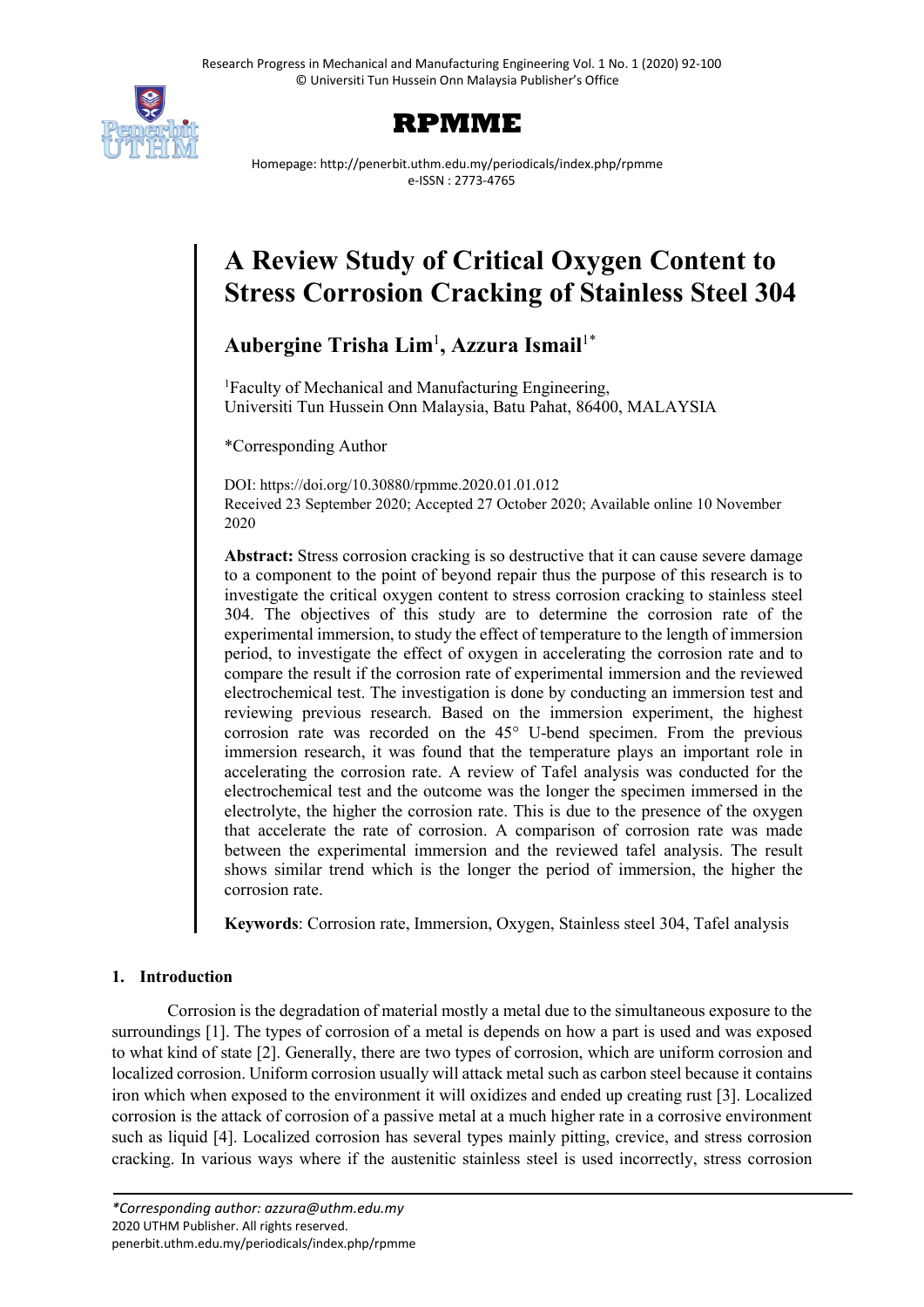cracking may happen which makes this topic is the most attractive for the researcher to do the investigation [5].

Stress corrosion cracking (SCC) failure happens when the metal has a material vulnerability which involving the tensile stress and an aggressive environment [6]. SCC is cause by the combination from the influence and synergistic interaction of mechanical stress and a corrosive environment [7]. The vulnerability to SCC is usually depends on the chloride content, the temperature and the pH value of the corrosive environment [8].

As in the case of reactors, the effect of SCC can create a huge crack in the structures where the residual stress from the welding is dominating and by comparison, the operational stresses are low. If leaves undetected, the cracks can lead to the failure resulting catastrophe [8].

#### **2. Materials and Methods**

The material that being used to perform this study is stainless steel 304 plate. For the immersion test, the plate will be bend into three shape which are U-bend, 45° U-bend and a full circled bend according to the ASTM G30-97. The plates was bended by using a bending machine and flywheel machine. The solution used was 3.5wt% sodium chloride. The immersion period was 14 days and the weight loss was taken in every 7 days. As for the electrochemical test, previous research papers was reviewed. Tafel analysis was conducted and throught data collected, the corrosion rate was obtained.

## 2.1 Immersion Test

The immersion standard that was used in this research is ASTM G1 where it provides an easy method to determine the corrosion rate in an aqueous condition. The requirement for the immersion testing to be done is from 24 hours and can up to several months. For this research, the immersion test took 14 days to be completed. The samples were immersed in seawater that contain 3.5%wt sodium chloride (NaCl). The calculation of the corrosion penetration rate can be calculated by using the equation 1. The length and the width of the specimens are 17 cm and 3 cm respectively and the area of the specimen is  $51 \text{ cm}^2$ .

$$
CPR = \frac{W \times k}{\rho \times A \times t} \qquad Eq. 1
$$

#### 2.2 A Review of Electrochemical Test (Tafel analysis)

The electrochemical test that reviewed in the previous research paper was conducted by using a potentiostat to get the Tafel analysis. This is different from the immersion test where it only needed a test cell to conduct [9]. The potentiostat consists of three electrodes to record the polarization curve which are reference electrode (Ag/AgCl), counter electrode (graphite) and working electrode (sample) [10]. Before the experiment started, the sample needed to be reclean by polishing it with sandpaper to remove any dust or rust that is caused by the environment exposure. The electrochemical test consists of 5 specimens which was undergo the Tafel analysis at different time of immersion. The corrosion rate was then obtained throught the data extracted from the corrosion rate analysis.

#### **3. Results and Discussion**

The results and discussion part are divided into two parts of which the first part is the results obtained through the experimental immersion test while the second part will be the discussion on the results obtained from the review of the previous research papers.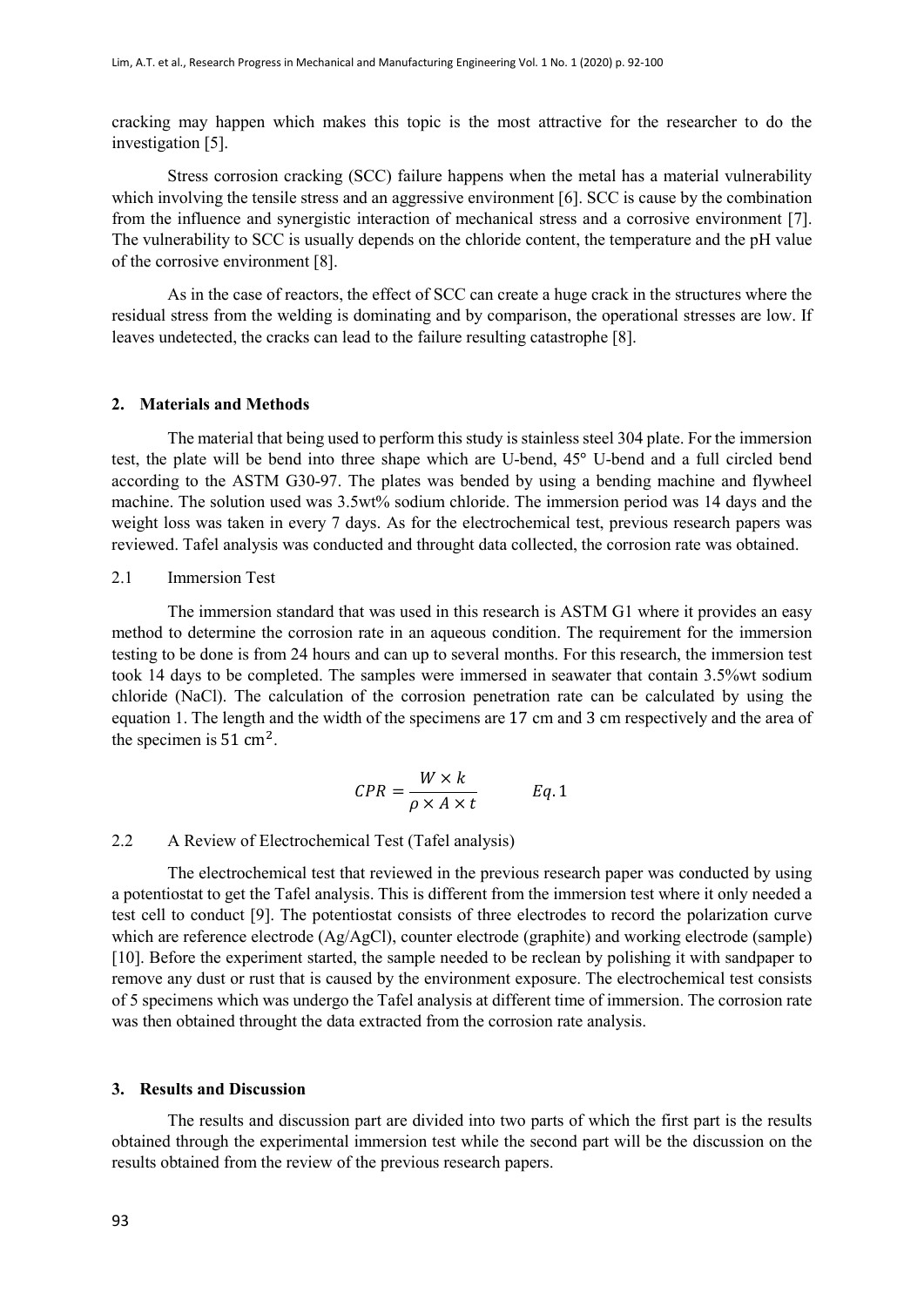#### 3.1 Results of Immersion Test

Based on the result on Table 1, the highest percentage of weight loss occurred at the U-bend stainless steel type. The cause of the weight percentage loss is greater might be influenced by the type of bending where the microstructure of the stainless steel has changed. The highest weight loss occurred at day 14 of the fully circle bend type, which is 0.097%.

The corrosion rate occurred at day 14 of the specimens are more likely higher than at day 7. The highest corrosion rate happened at the 45° U-bend type which is 0.00632 mmpy and followed by fully circle bend (0.0625 mmpy) and U-bend (0.0593 mmpy). The result of the corrosion rate shows that the U-bend has the highest value at the first week, which is 0.0503 mmpy. However, on the second week there was some changes where the corrosion rate of the 45° U-bend and the fully circle bend is higher than the U-bend.

| Table 1: Result of the immersion test of stainless steel 304 |  |  |
|--------------------------------------------------------------|--|--|
|--------------------------------------------------------------|--|--|

| <b>Type of</b><br>bend | Period<br>(day) | <b>Mass</b><br><b>before</b><br>corrosion<br>attack $(g)$ | <b>Mass</b><br>after<br>corrosion<br>attack $(g)$ | <b>Weight loss</b><br>(g) | Percentage<br>weight loss<br>$\frac{1}{2}$ | <b>Corrosion rate</b><br>(mm/yr) |
|------------------------|-----------------|-----------------------------------------------------------|---------------------------------------------------|---------------------------|--------------------------------------------|----------------------------------|
| U- bend                | 7               | 217.517                                                   | 217.439                                           | 0.078                     | 0.036                                      | 0.0503                           |
|                        | 14              | 217.439                                                   | 217.347                                           | 0.092                     | 0.042                                      | 0.0593                           |
| $45^\circ$ U-bend      | 7               | 221.170                                                   | 221.104                                           | 0.066                     | 0.030                                      | 0.0425                           |
|                        | 14              | 221.104                                                   | 221.006                                           | 0.098                     | 0.044                                      | 0.0632                           |
| <b>Fully circle</b>    | 7               | 223.416                                                   | 223.269                                           | 0.050                     | 0.022                                      | 0.0322                           |
|                        | 14              | 223.269                                                   | 223.366                                           | 0.097                     | 0.097                                      | 0.0625                           |



**Figure 1: Relationship of percentage weight loss of sensitized stainless steel 304 immersed in NaCl solution against period**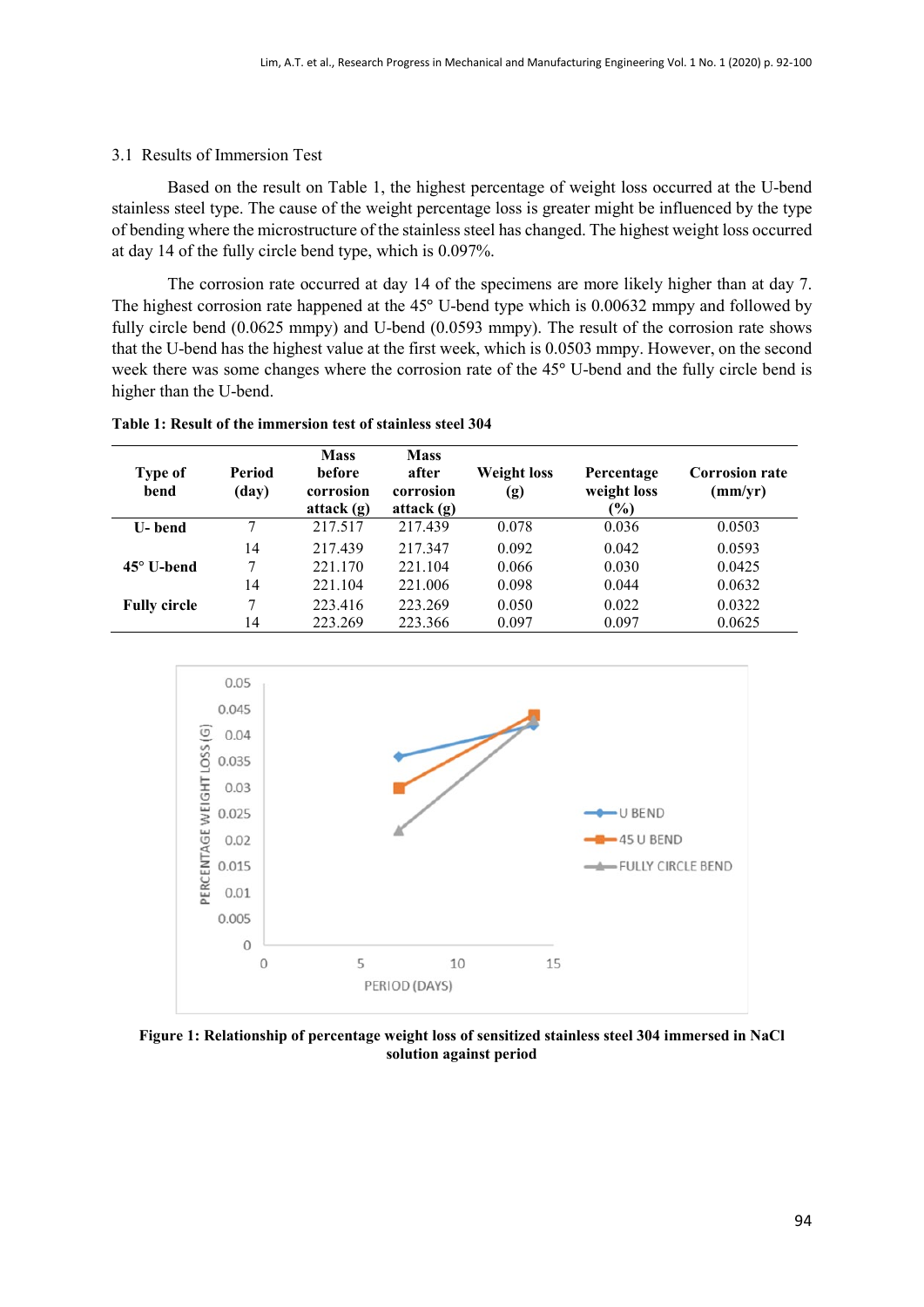

**Figure 2: Relationship of corrosion rate of sensitized stainless steel 304 immersed in NaCl solution against period**

Based on Figure 1 and Figure 2 , its show that the percentage weight loss and the corrosion rate have similar trend. Both percentage weight loss and corrosion rate increase as the period of immersion increase. The possibility of the increased elements is due to the sensitized materials. As per mention that stainless steels is the ideal material to withstand the corrosion, but when sensitized, the microstructure of the material itself is not stable thus have weaker resistance to corrosion attack through time.

The percentage of weight loss and the corrosion rate of 45° U-bend and the full circle bend have significant increases from day 7 until day 14 while the U-bend weight loss and corrosion rate only have slightly increase throughout the immersion period.

#### 3.2 Comparison of Previous Experiment

A research by Zakaria et al about stress corrosion cracking induced by chloride where this type of corrosion always happened in the 300 series of austenitic stainless steel. The material that used in the experiment are the stainless steel grade 304L that was U-bend according to the ASTM G30 standard.

| Temperature | $28^{\circ}C$             | $70^{\circ}$ C                                                              | $90^{\circ}$ C                                                              |
|-------------|---------------------------|-----------------------------------------------------------------------------|-----------------------------------------------------------------------------|
| Observation | No crack after 42<br>days | Pitting in 21<br>days<br>$\bullet$ Crack in 28 days<br>General<br>corrosion | Pitting in 7 days<br>$\bullet$<br>Crack in 14 days<br><b>Badly</b> corroded |

**Table 2: Result after 42 days of immersion [11]**

After 42 days of immersion, the result of the experiment is as shown in Table 2. It shows that when the specimen was immersed in 28°C, there is no sign of crack occurred. While for the high temperature solutions when the specimens was observed under a microscope, it was having pitting as well as cracked. This happen due to the temperature factor since the chemical reaction increases when the temperature rises [12].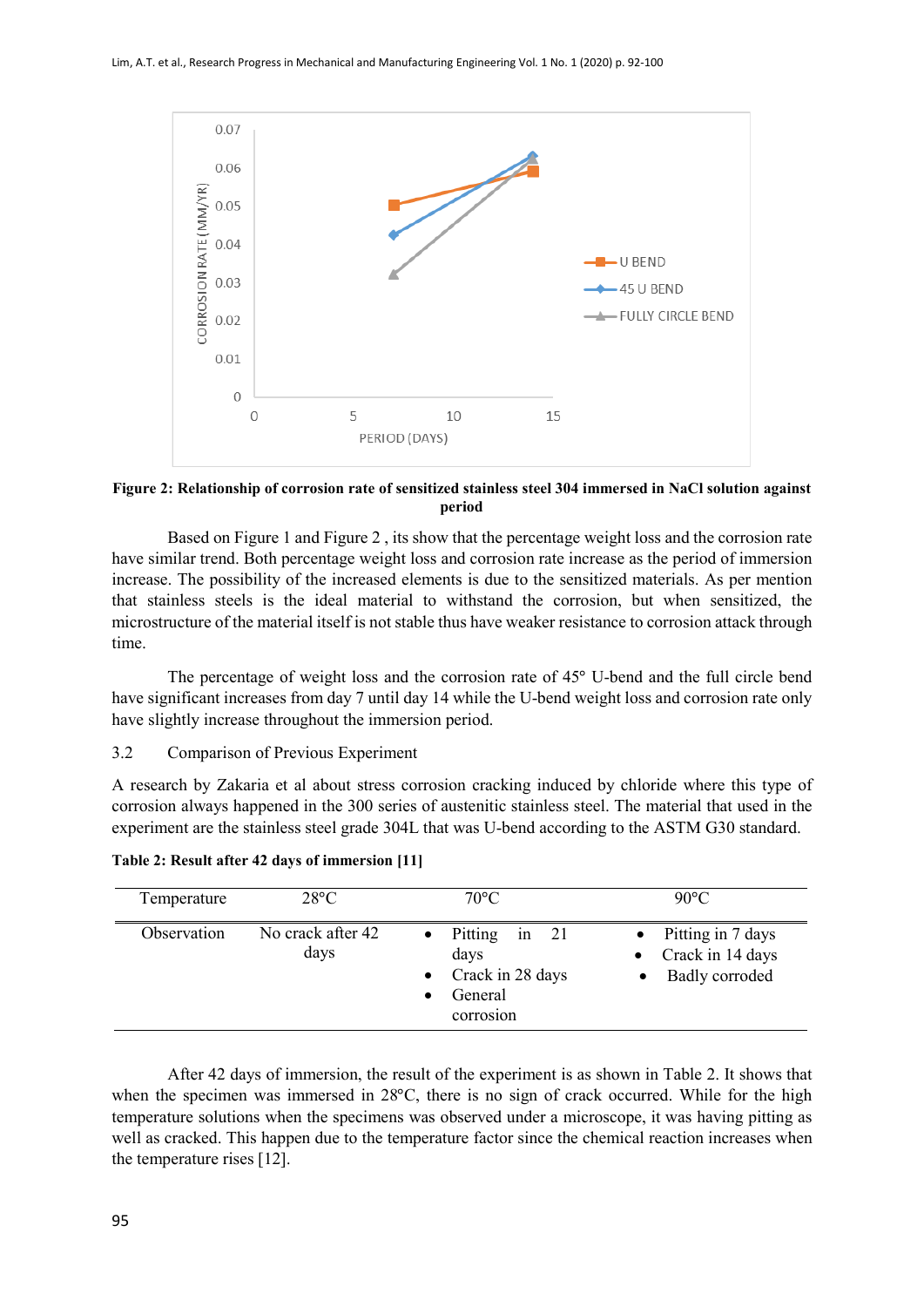For specimen that was immersed at 70°C temperature condition, pitting began to be visible on day 21 and followed by cracked on day 28. The specimen was experienced general corrosion after the experiment was finished. The same thing happened to the specimen that was immerse at 90°C temperature but the pitting and cracked occurred much faster where pitting began on day 7 and cracked on day 14. The diffusion of oxygen was accelerated as the temperature increase eventually degraded the protective property of the film in the steel [13].



**Figure 3: Crack on the specimen at (a) ambient temperature and (b) 90**°**C [11]**

Figure 3 (a) shows the micrograph of the grain boundaries that was observe under  $200 \times$ magnification by using an optical microscope. The image displayed that the specimen experienced a few grain expend located in the red circled marked in the image. The microstructure of the specimen was change due to the heat treatment and the cooling process. Small grains of atoms moved to large during the cooling process because of a stable and stronger bond. Over time, the small grains will started to diminish.

Meanwhile Figure 3 (b) shows the result of the micrograph of the specimen that was immerse in the Nacl solution at 90°C condition. The specimen shows both of the transgranular and intergranular crack. It was pinpoint that the initiation of the crack was the intergranular crack and the intergranular brancing type. By sensitizing the material, it could reduce the crack resistance due to the chromium carbide precipitate along the grain boundaries. Due to the failure of the protective oxide film in the presence of corrosive chloride ions and sensitized microstructure, the crack most likely originated from pitting.

In conclusion, after 42 days of immersion, there was no sign of crack on the specimen that was immerse in the ambient temperature but at 70°C and 90°C temperature condition, pitting and crack began at day 7 until day 28. It indicates that the higher the temperature of the NaCl solution, the faster of the crack initiation to begin.

3.3 A Review of the Electrochemical Test (Tafel Analysis)

Another research publish by Mahesh et al. (2018) manage to define an electrochemical experiment that determined the corrosion rate and stress corrosion cracking of austenic stainless steel under NaCl solution in electrochemical test [14]. From Table 3, the result of the corrosion rate was obtained through the calculation. It shows the result of different  $i_{corr}$  value, corrosion rate in mmpy and the time of immersion each of the specimens.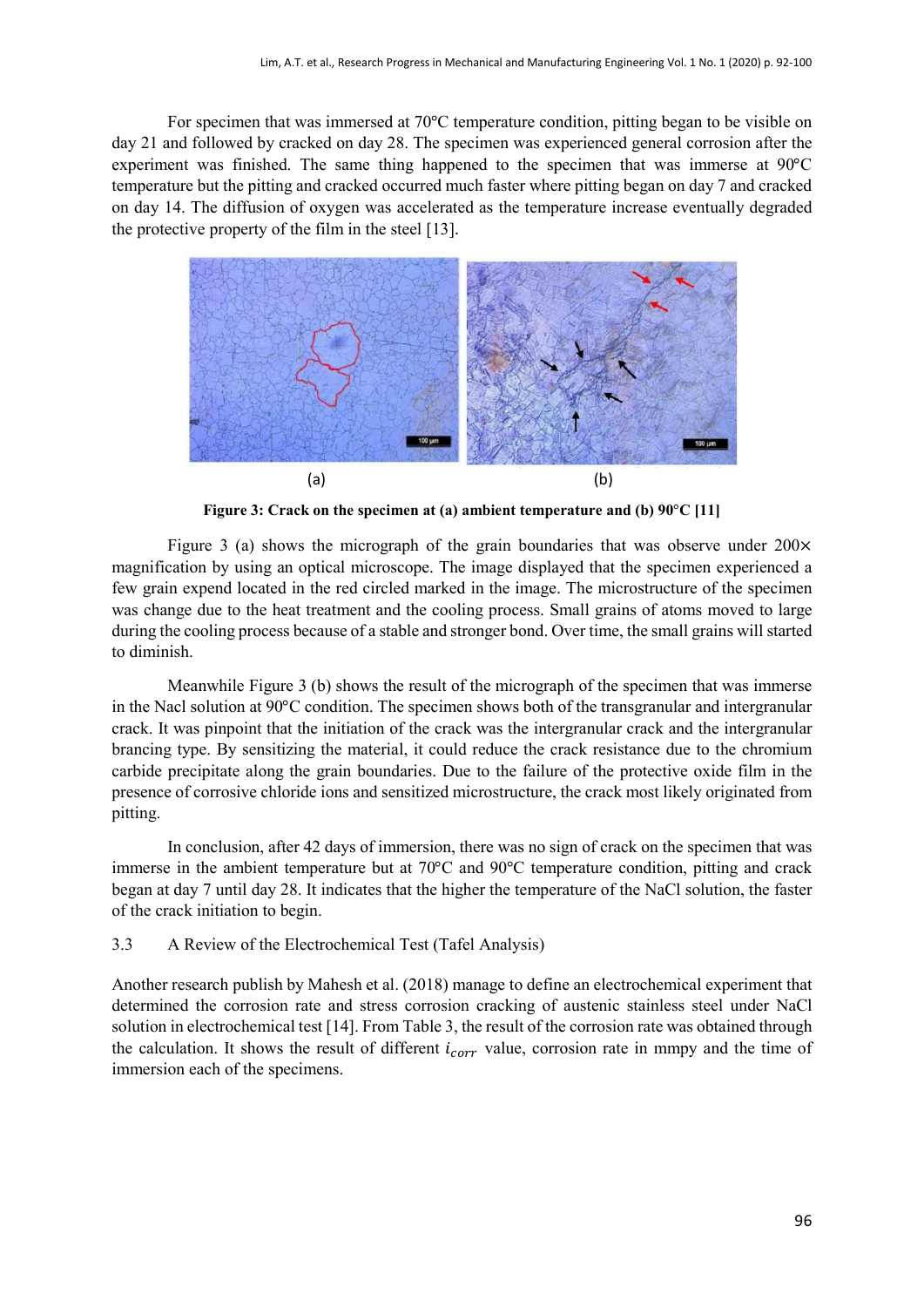

**Figure 4: The Tafel graph of voltage against current of the specimens in 35 g/l NaCl solution [14] Table 3 Result of electrochemistry and corrosion rate [14]**

| Sample | Immersion<br>time, hr | $\beta_c$ , V | $\beta_a$ , V | $i_{corr}$ , $\mu A/cm^2$ | Corrosion<br>rate, mm/py |
|--------|-----------------------|---------------|---------------|---------------------------|--------------------------|
|        |                       | 9.855         | 3.794         | 0.11310                   | 0.0017135                |
|        |                       | 9.658         | 6.705         | 0.01499                   | 0.0002171                |
|        |                       | 7.736         | 7.605         | 0.01676                   | 0.0002427                |
|        |                       | 5.935         | 6.579         | 0.02048                   | 0.0002964                |
|        | 24                    | 3.209         | 6.909         | 0.02066                   | 0.0002989                |

The corrosion rate was determined by using Tafel extrapolation method with Faraday's law equation. The result of the electrochemistry test is then derives from IV Man software. From Figure 4, after getting the polarization resistance obtained from the IV Man software, the value of corrosion current is calculated by using Stern and Geary equation.



**Figure 5: Relationship of corrosion rate of sensitized stainless steel 304 immersed in NaCl solution against period [14]**

The result of the corrosion rate plotted in the graph in Figure 5 shows that the corrosion rate from 0 hour to 1 hour is decreasing from 0.0017135 mmpy to 0.0002171 mmpy rapidly prior of the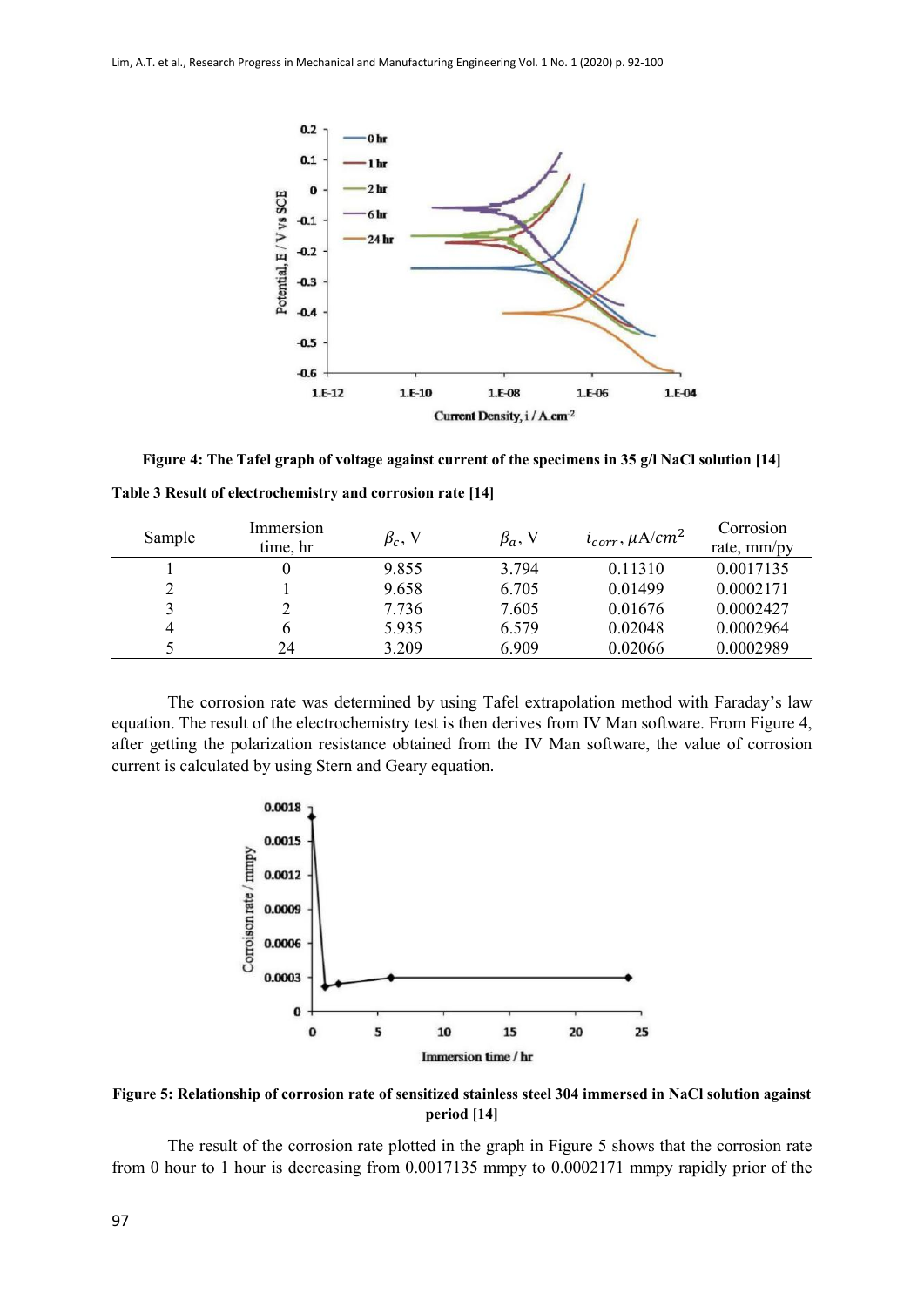presence of strong passive protective layer formation on the specimen when in contact with the electrolyte (NaCl) over time. When the immersion period was increase up to 2 hours and 6 hours, the specimens was having a slightly increased in the corrosion rate value which are 0.0002427 mmpy and 0.0002964 mmpy simultaneously. For the immersion for 24 hours, after 6 hours of immersion, it shows that the corrosion rate is nearly constant at 0.0002989 mmpy but compared to at 0 hour corrosion rate, it is lesser. This can be conclude that the highest corrosion rate occurred at between 0 hour to 1 hour time of immersion and the lowest corrosion rate was in the immersion of 24 hours.



**Figure 6: (a) EDX of the specimen and (b) Optical microscope of the indentation of the specimen [14]**

Figure 6 (a) shows that Fe was the highest peak in the spectrum graph. Figure 6 (b) presents the image of the optical microscope (OM) that shows the micro visual of the Vicker hardness test of the specimen that have  $189.5\pm5$  Hv measurement. From the image, it shows obvious indentation cause by the load when performing the hardness measurement and the specimen was deformed with a striations parallel to the shape of the indentation rhombus.

In conclusion, to understand the various characteristic of corrosion of the metal alloy in an electrolyte, the experiment was conduct by varying the time of immersion for each of the specimen. In order to foreseen the likelihood of the dissolution, the scale of potential from cathode to anode is near to the corrosion potential value.

## 3.4 Comparison of experimental immersion and reviewed Tafel result

From the data obtained in the experimental immersion and the reviewed research Tafel experiment, the result of both corrosion rate can be compare. Both of the electrolyte used are the same which is 3.5wt% of NaCl and it is using the same material which is sensitized stainless steel type 304. Although the length of immersion time is not the same, but the graph shown in Figure 2 and Figure 5 show the same trend.

From the review of the Tafel experiment, it shows that a drastic decreases of the corrosion rate at the 0 hour, but as the longer the length of the immersion time, the corrosion rate continued to increase. The same trend obtained from the experimental immersions test, where the corrosion rate is having constant increase from day 1 until day 14.

Through the data collected, it can be seen that the corrosion rate of the immersion test is higher than the electrochemical test. This is probable due to the differences in terms of dimension and the length of the immersed period.

3.5 Effect of oxygen to stress corrosion cracking

The cracking of the stainless steel in chloride solution was accelerate by the presence of oxygen at high temperature condition [15]. However, according to Neuman and Griess, the cracking susceptibility for the Type 347 stainless steel U-bend specimen was unchanged when the content of the oxygen ranging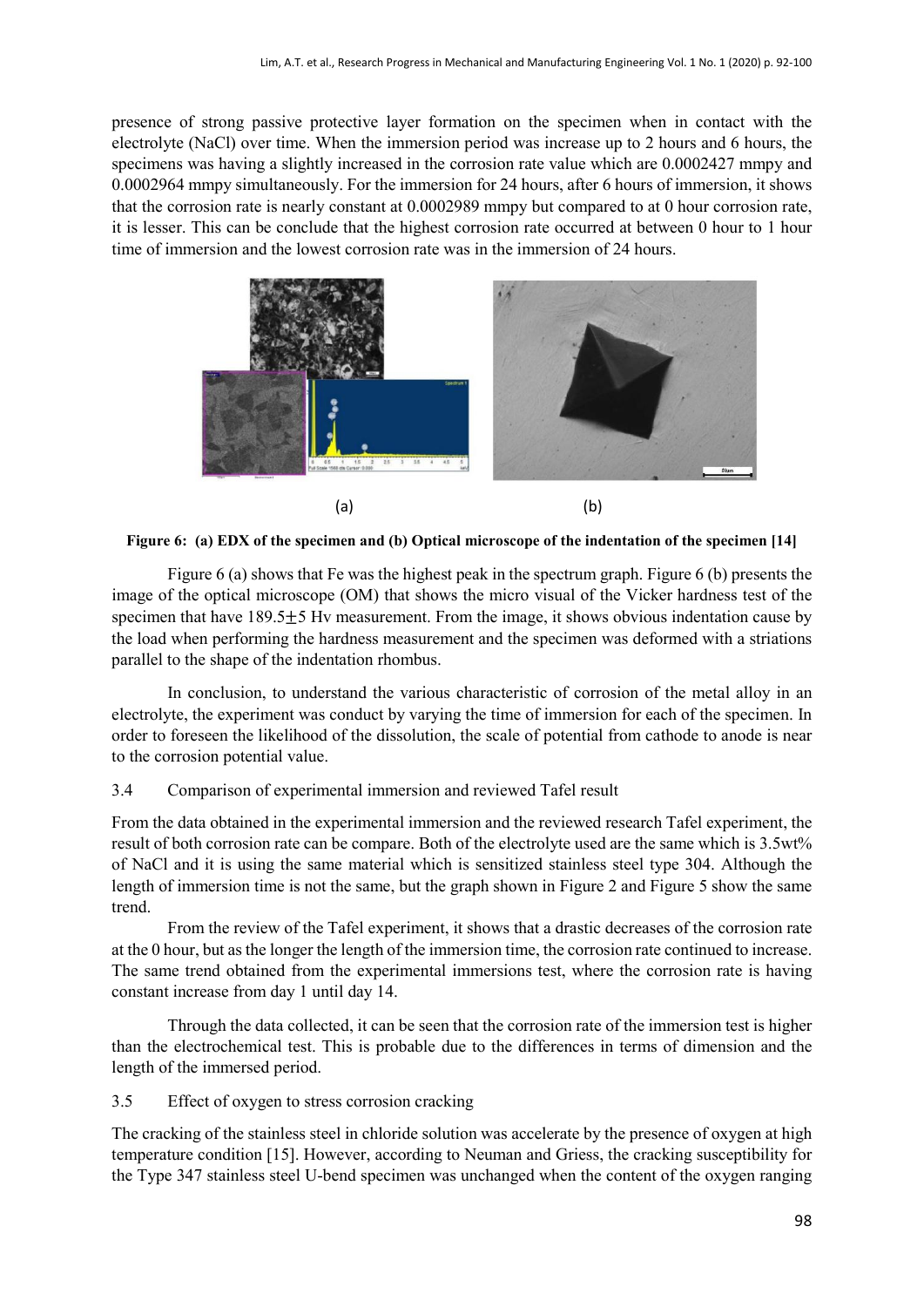from 1 ppm to 1200 ppm in a chloride solution that having 100ppm Cl<sup>−</sup> at 300°C with pH value at 2.8 or 10.5. Crack can happen even in small amount of oxygen concentration that is present in the solution. An investigation showed that they have nearly constant number and pattern of crack in the specimen at all oxygen levels. William stated that only when the chloride is coexist with oxygen or other easily reducible species, the crack could happened. This statement was proven with the fact that there is no evidence of crack when the oxygen was completely removed from the system [16].

3.6 Effect of temperature to stress corrosion cracking

The effect of temperature is one of the main cause that contribute to time of crack of material. It has significant influence to a given system on the time to failure. This is not unpredictable since it is an electrochemical reaction and the rate of reaction is increase when the temperature is also increase [17]. A research conducted by Thomas et al showed a trend of crack decrease in time with a slightly increases of temperature in MgCl<sub>2</sub>(31%Cl<sup>−</sup>) solution. When the chloride concentration was decrease, the effect on temperature was decrease and increased the time of failure.

# **4. Conclusion and recommendations**

The present work was aim to investigate the critical oxygen content to stress corrosion cracking to stainless steel 304. The study was completed by conducting an experiment and by reviewing previous research papers. The significant conclusion that can be point out are:

- i. From the experimental immersion for 2 weeks, it can be identified that the 45° U-bend have the highest corrosion rate and followed by fully circle bend and U-bend.
- ii. A review from the previous research stated that oxygen is causing the acceleration of the stress corrosion cracking even if there is only a small amount of the oxygen present in the solution.
- iii. A review from the previous research stated that when the temperature is increase, the time of the metal to crack or fail is also increase. This happens because of high temperature condition accelerate the electrochemical reaction and the rate of reaction.
- iv. By comparing both of the experimental immersion test and the review electrochemical test, the data shows that both of the corrosion rate is having the same trend which is the corrosion rate increase as the length of immersion is increase.
- v. The correlation between the temperature and the oxygen level is that when the temperature increase, it accelerates the diffusion of the oxygen and as well as as the formation of the corrosion product thus increases the corrosion rate.

Nowadays, the used of the austenitic stainless steels have a higher demand as most of the petrochemical industry and construction are using it at large. Thus, to have a better understanding to the cause and behaviour of the austenitic stainless steel to stress corrosion cracking, suitable corrosion test should be conducted. A further investigation such as electrochemical test should be performed in order to get quicker result on how the material will behave and analyse its microstructures to identify how the crack propagates.

### **Acknowledgement**

The authors would also like to thank the Faculty of Mechanical and Manufacturing Engineering, Universiti Tun Hussein Onn Malaysia for its support**.**

### **References**